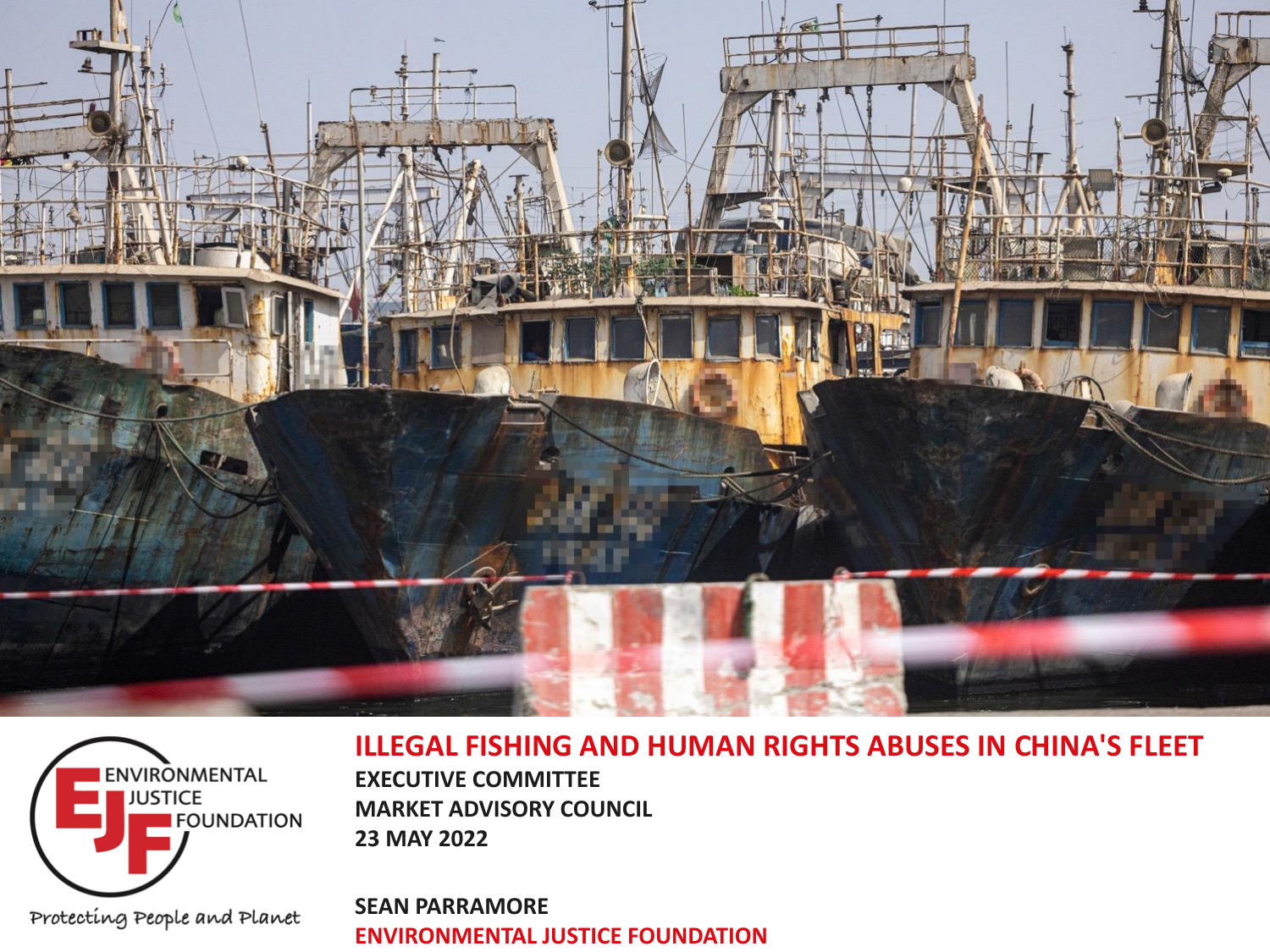

## **GLOBAL FOOTPRINT CHINA'S DISTANT-WATER FISHING FLEET**

Protecting People and Planet



### **# Authorised vessels**

**Areas of operation**

### **Main takeaways:**

- While exact **size uncertain…**
- China's distant-water fishing fleet world's **biggest**…
- … and operates **globally**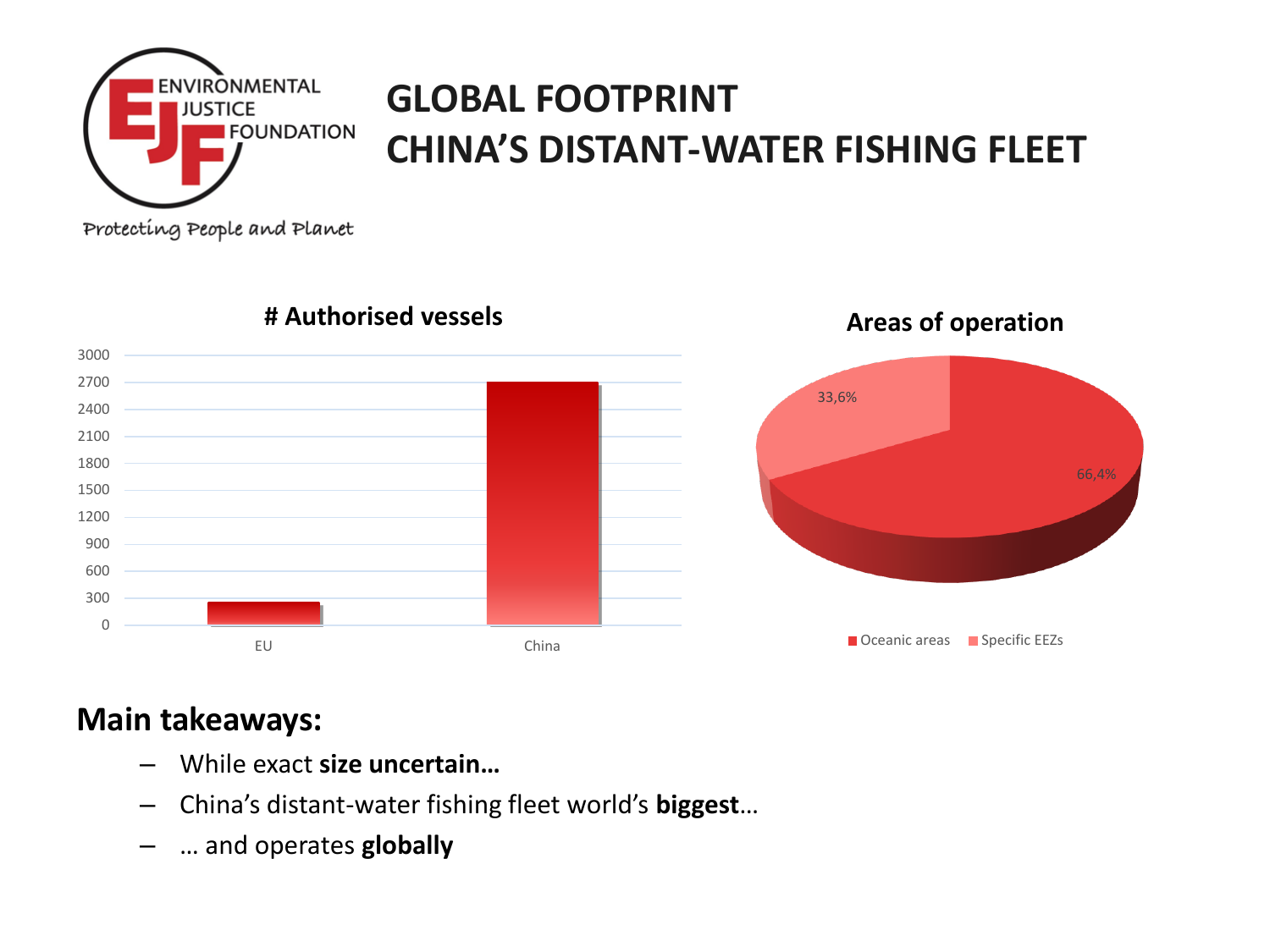

### **IUU FISHING ACTIVITIES BY THE FLEET**

Protecting People and Planet

| <b>Offence</b>                                                               | Count | Percentage<br>of total |
|------------------------------------------------------------------------------|-------|------------------------|
| Fishing without licence/<br>authorisation                                    | 237   | 42.7                   |
| Other fisheries violation                                                    | 181   | 32.6                   |
| Use of prohibited gear                                                       | 64    | 11.5                   |
| Fishing for prohibited species                                               | 57    | 10.3                   |
| Violations relating to<br>documentation, identity,<br>markings and flaggings | 50    | 9.0                    |
| Other (e.g. drugs)                                                           | 39    | 7.0                    |
| Failure to report/declare catch                                              | 38    | 6.8                    |
| Shark finning                                                                | 37    | 6.7                    |
| Fishing in IEZ/prohibited areas                                              | 18    | 3.2                    |
| Failure to report AIS/Vessel<br>Monitoring System (VMS)                      | 17    | 3.1                    |
| Human rights abuses                                                          | 16    | 2.9                    |

#### **Possible illegal activities 2015 - 2019 Findings interviews with 116 crewmembers**

(Experienced and / or witnessed)

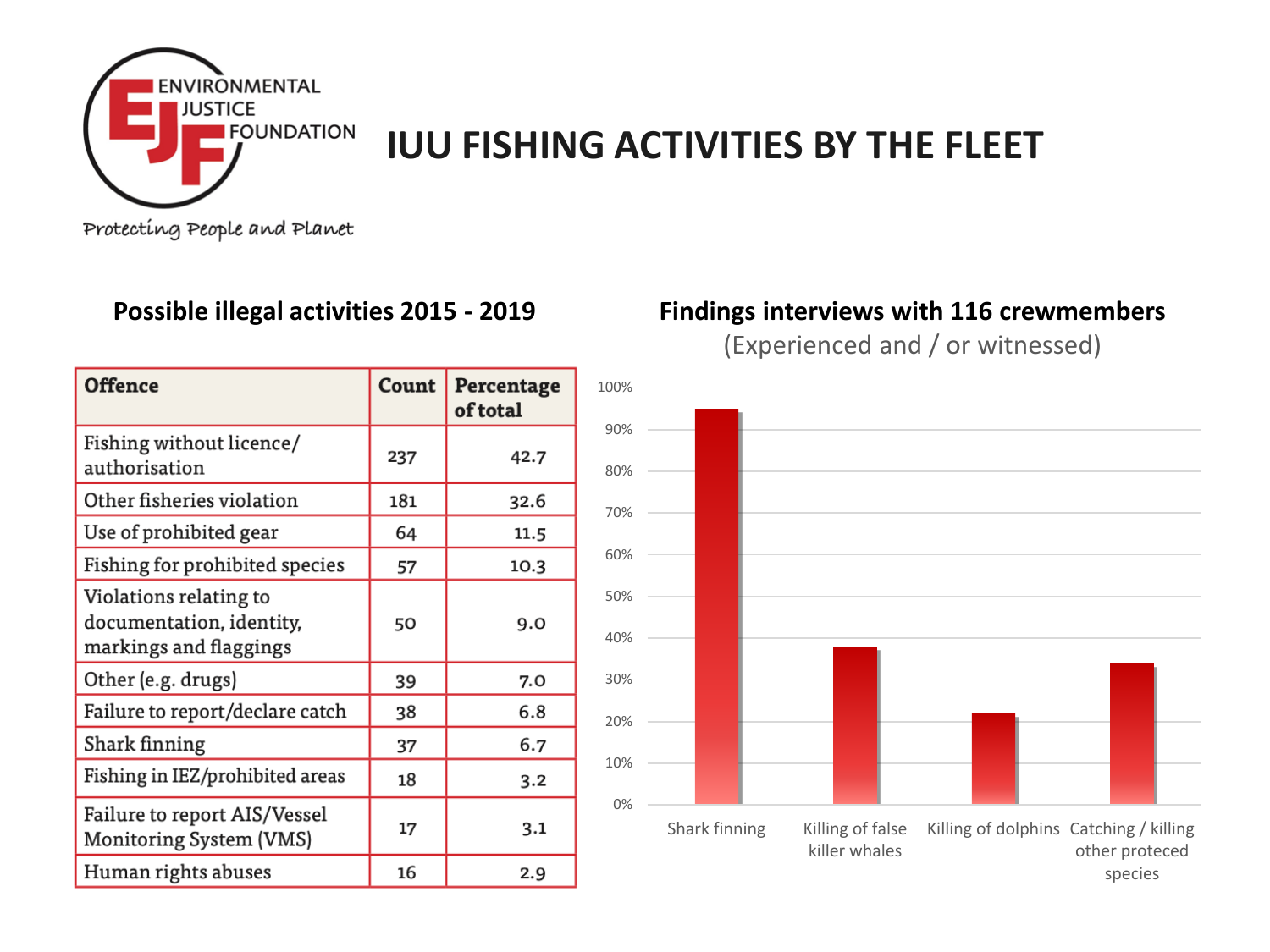

### **HUMAN RIGHT ABUSES BY THE FLEET**

Protecting People and Planet

#### **Findings interviews by EJF with 116 crewmembers**

(Experienced and / or witnessed)

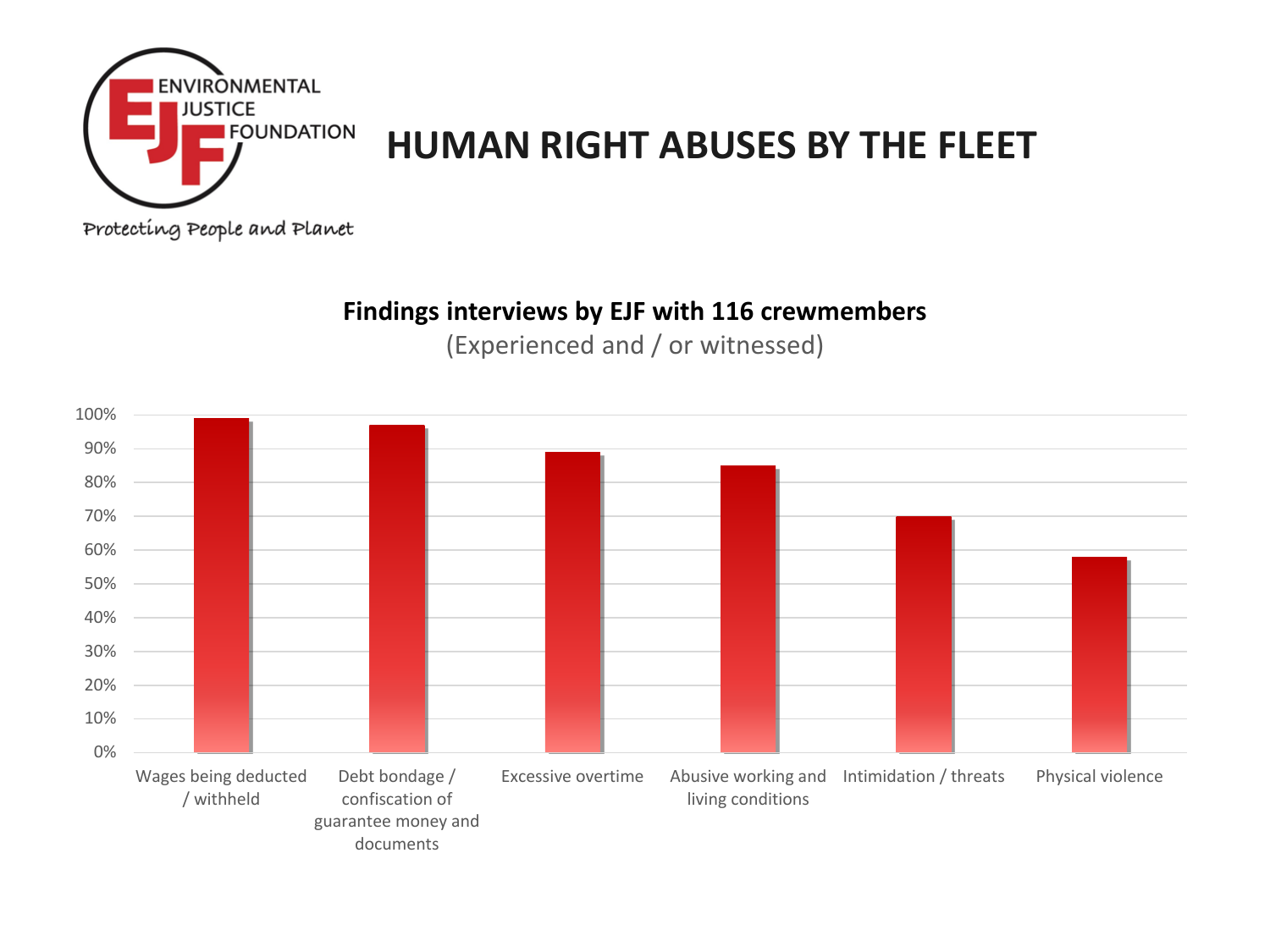

# **THE CONSEQUENCES EXTENT AND BEHAVIOURS OF THE FLEET**

Protecting People and Planet

- **Depletion of resources** and destruction of ecosystems
- **Increasing precarity of coastal livelihoods** in countries and regions dependent on marine and coastal ecosystems
- **Uneven level playing field** negatively affecting legal fishers and actors along the supply chain
- Key takeaway: **Harmful environmental, economic & human consequences widespread**

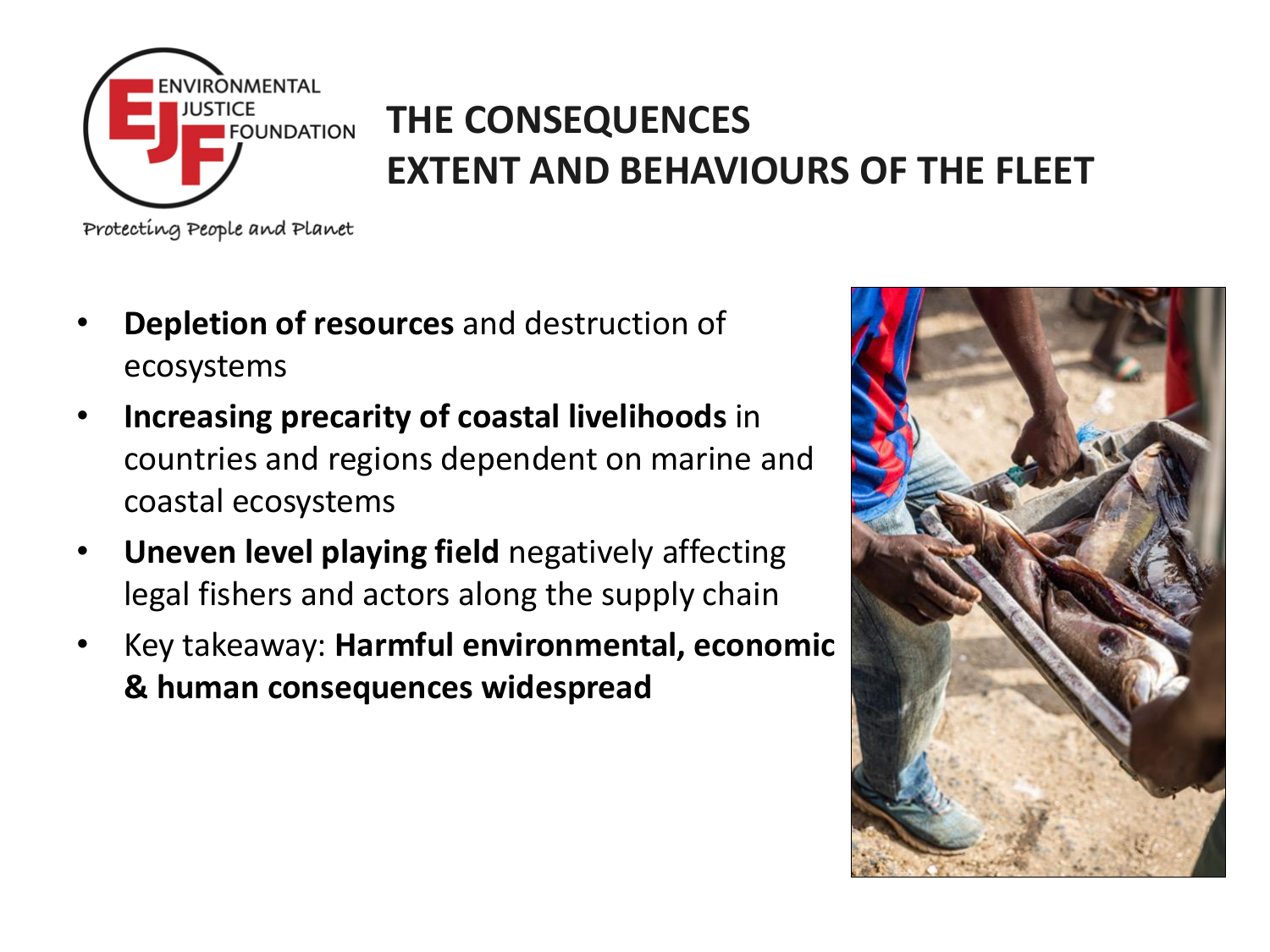

### **KEY RECOMMENDATIONS FOR THE EU**

RUSSIA

Protecting People and Planet

**Step up its engagement with China aiming at similar sustainability and transparency being applied to drive positive changes all along the supply chain**

- **Strengthen import controls** over products stemming from the fleet and **operate the EU "carding system" at pace**
- Strive to **achieve effective implementation of the transparency and nondiscrimination clauses** by coastal partner countries
- **Increase coordination** of multilateral and bilateral cooperation mechanisms, trade-based measures and on global fisheries transparency policies
- **Increase efforts to further promote decent work** and **strengthen import control** to protect the market from imported seafood produced through forced labour and other human rights abuses
- **Tackle and support efforts to tackle the enabling factors of IUU fishing and human rights abuses** such as corruption